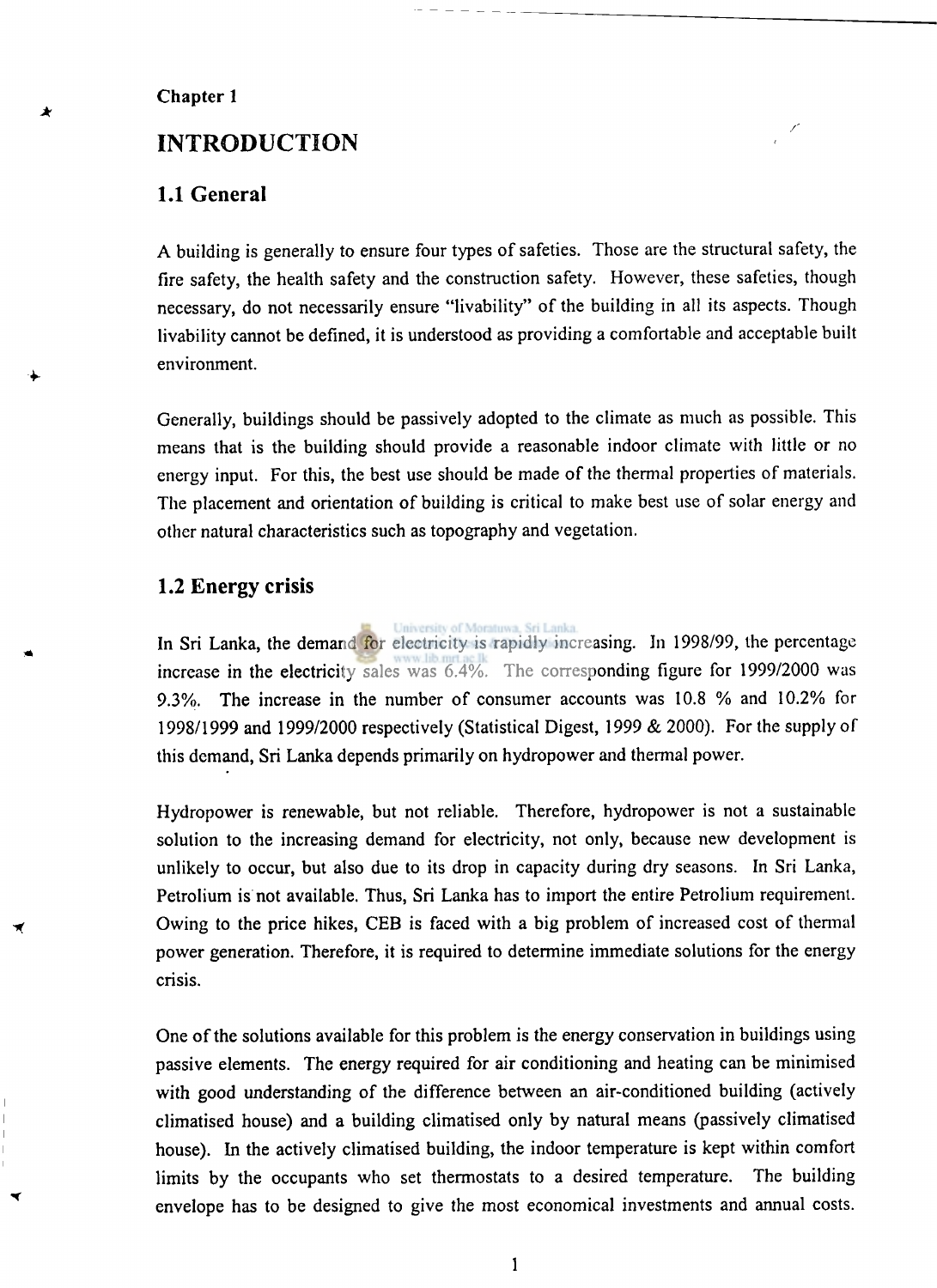**Among other measures, this requires airtight houses with the ventilation supplied by the airconditioning systems. A passively climatised house depends on natural means, such as solar shading, cross ventilation and appropriate building design.** 

**Passive techniques represent a broad term used to introduce a wide range of strategies and options resulting in energy efficient building design and increased comfort for occupants. The concept emphasises architectural design approaches that minimise building energy consumption by integrating conventional energy efficient devices, such as mechanical and electrical pumps, fans, lighting fixtures and other equipment with passive design elements, such as building location, an effective envelope, appropriate amount of fenestration, increased day lighting design and thermal mass. In short** *"Passive elements balance all aspects of the energy use in a building for lighting, cooling, heating and ventilation ".* 

**In Sri Lanka, house construction methods usually adopted in various parts are dictated by the availability of construction materials and the aesthetics rather than the thermal comfort of the houses. However, according to past research, thermal comfort is one of the primary objectives of built environment to its occupants. Sri Lanka consists of three climates; dry zone, wet zone and tropical uplands. For dry and wet zones of Sri Lanka, the duty of the passive techniques should have a different goal than the duty of the passive techniques applicable to upland area. For dry and wet zones, minimizing the solar gain storage and maximization of the ventilation and structural cooling are important.** 

**The climate in upland areas of Sri Lanka is completely different to the climate in dry and wet zone. This type of climate is the most complex one from the designer's point of view, because the building must satisfy conflicting needs in daytime with the nighttime. In the upland areas, the designer must consider the principles of heat conservation and solar heat gain and some times, active heating as well. As a consequence, solutions are often a compromise between these conflicting needs. Wherever incompatible needs arise, a careful analysis of balanced design is required.** 

**Therefore, the thermal performance of houses of high altitudes of Sri Lanka should be paid some attention at the planning stages, so that desirable features could be incorporated at the initial stages. To fulfill this requirement, it is necessary to determine the desirable passive features on the basis of qualitative and quantitative studies. But, not sufficient research has been conducted for tropical upland areas of Sri Lanka during past years. This research was aimed to fulfill this need.**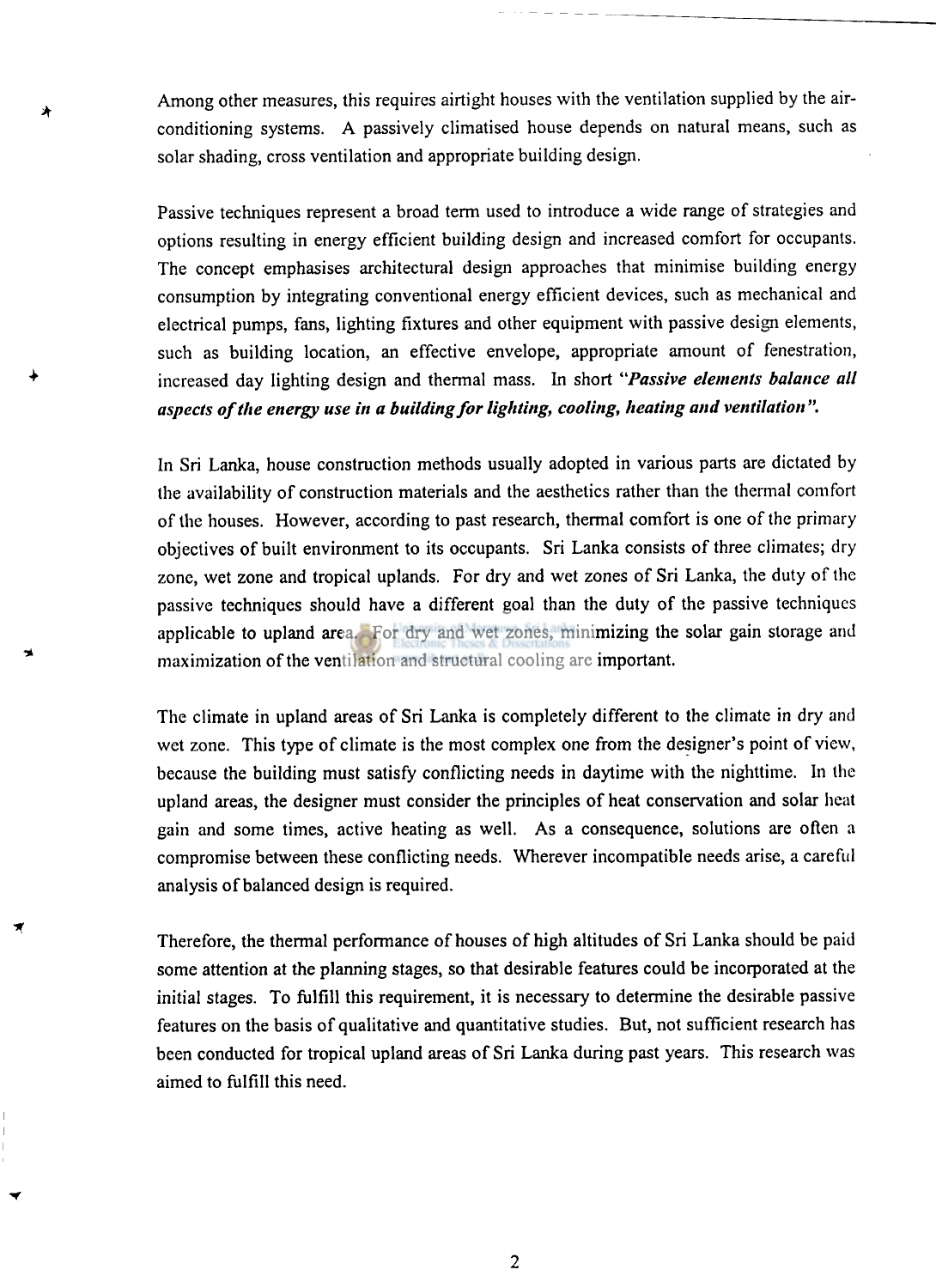## **1.3 The Objectives**

**The main objective of this research is as follows:** 

- **1. To identify suitable passive features that can be introduced to houses at tropical uplands of Sri Lanka.**
- **2. To determine the effect of such features on the thermal performance of houses in high altitudes areas of Sri Lanka.**
- **3. To develop conceptual passive houses for tropical uplands of Sri Lanka.**

### **1.4 Methodology**

**The following methodology was adopted for the research:** 

**»** 

- **1. Climate data and climatic factors relevant to tropical upland of Sri Lanka were determined.**
- **2. Various passive features that could be used for single and two storey houses were identified.**  Electronic Theses & Dissertations www.lib.mrt.ac.lk
- **3. Effect of those passive features on indoor thermal comfort was quantified using DEROB-LTH.**
- **4. Desirable features were presented as guidelines so that designers can adopt them at the initial stage.**
- 5. **The thermal efficiency of those guidelines was investigated by modelling a conceptual house using DEROB-LTH.**

#### **1.5 Main Findings**

**Design guidelines for houses in tropical uplands of Sri Lanka.** 

**It is found that a two-storey house or a single storey house could not give the optimum thermal conditions for tropical uplands. Thus, both are not desirable. However, a house where half is two storey could be a better solution. The following design guidelines are suggested to improve the thermal performance of such houses.** 

**1. The orientation of the house could be such that the front faces either south or north. This will allow the protection for most of the openings from direct solar radiation.**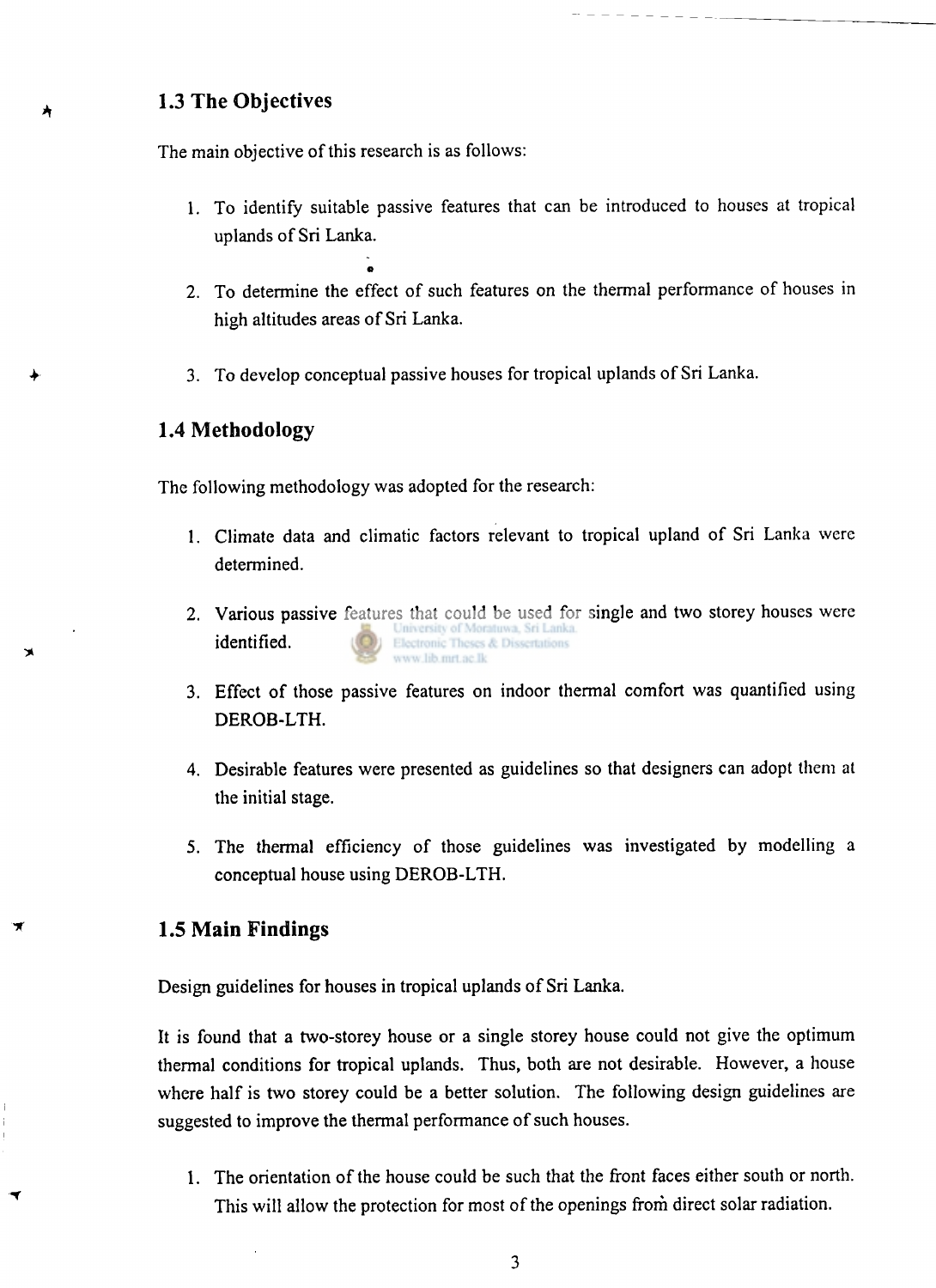- **2. Use of darker colours such as green, blue or grey for interior and exterior surfaces of the houses could have a desirable effect than using light colours such as white.**
- **3. The use of extra protection with windows to reduce infiltration of cold air during the night time is desirable.**
- **4. It would be advisable to provide a ceiling for the house so that heat loss and infiltration through the roof could be reduced as increased infiltration during night is not so desirable.**
- 5. **Additional windows could be provided facing east since the penetration of morning sunlight is highly desirable. This would not have any undesirable effect on the indoor temperatures, both daytime and night time.**
- **6. Providing additional windows facing west is possible. However, it is better to avoid this since direct solar radiation could penetrate into the house, when the indoor is also warm. Thus, causing warm discomfort in certain days with long hours of sunshine.**

**The following findings show the effects of roof orientation, roof material and shading devices on indoor thermal comfort in tropical uplands of Sri Lanka.** 

www.lib.mrt.ac.lk

- **1. For the houses in tropical upland areas, there is no significant effect of roof orientation.**
- **2. The thermal performance of roof materials for high altitudes area will gradually increase for burnt clay tiles, old cement fiber sheets, painted GI sheets and new GI sheets. All these houses should be provided with timber or cement fiber ceiling.**
- **3. According to the results obtained, the effects of shading devices are quite negligible.**

# **1.6 Over view of the Thesis**

**A brief outlook of the thesis is mentioned below:** 

- **1. Chapter 1 presents the overview of the research including an introduction highlighting the problem.**
- **2. Chapter 2 presents the literature survey carried out for this study. At the end of the literature survey, the reasons for this research study are summarised.**